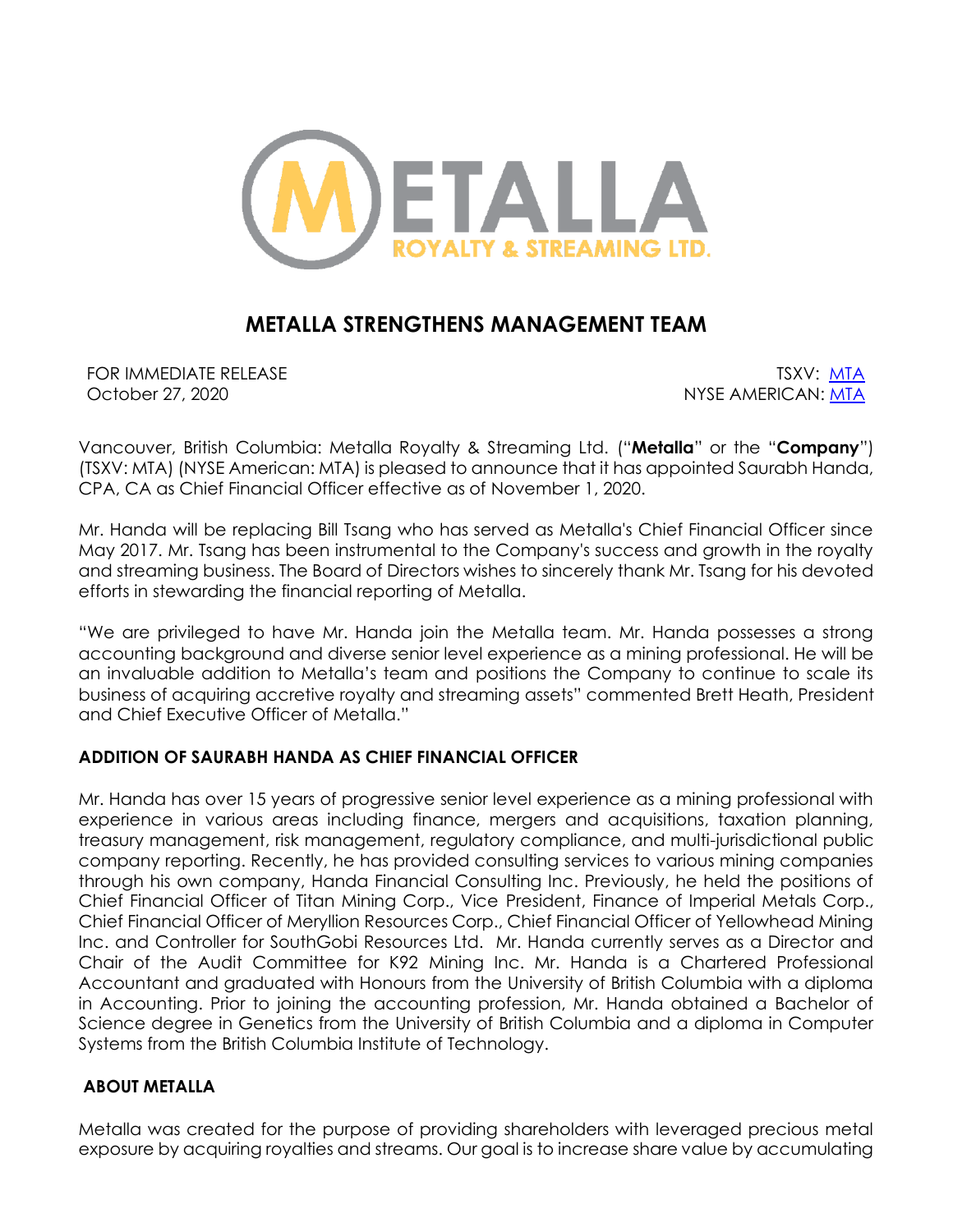a diversified portfolio of royalties and streams with attractive returns. Our strong foundation of current and future cash-generating asset base, combined with an experienced team, gives Metalla a path to become one of the leading gold and silver companies for the next commodities cycle.

For further information, please visit our website at [www.metallaroyalty.com.](http://www.metallaroyalty.com/)

#### ON BEHALF OF METALLA ROYALTY & STREAMING LTD.

CONTACT INFORMATION

Metalla Royalty & Streaming Ltd.

Brett Heath, President & CEO Phone: [604-696-0741](tel:604-696-0741) Email: [info@metallaroyalty.com](mailto:info@metallaroyalty.com)

Kristina Pillon, Investor Relations Phone: 604-908-1695 Email: [kristina@metallaroyalty.com](mailto:kristina@metallaroyalty.com)

Website: [www.metallaroyalty.com](http://www.metallaroyalty.com/)

Neither the TSXV nor its Regulation Services Provider (as that term is defined in the policies of the Exchange) accept responsibility for the adequacy or accuracy of this release.

#### CAUTIONARY NOTE REGARDING FORWARD-LOOKING STATEMENTS

This press release contains "forward-looking information" and "forward-looking statements" within the meaning of applicable Canadian and U.S. securities legislation. The forward-looking statements herein are made as of the date of this press release only, and the Company does not assume any obligation to update or revise them to reflect new information, estimates or opinions, future events or results or otherwise, except as required by applicable law.

Often, but not always, forward-looking statements can be identified by the use of words such as "plans", "expects", "is expected", "budgets", "scheduled", "estimates", "forecasts", "predicts", "projects", "intends", "targets", "aims", "anticipates" or "believes" or variations (including negative variations) of such words and phrases or may be identified by statements to the effect that certain actions "may", "could", "should", "would", "might" or "will" be taken, occur or be achieved. Forward-looking statements in this press release include, but are not limited to, the success of Metalla in scaling its business through the future acquisition of accretive royalty and streaming assets, Mr. Handa's future contributions to the Company, and the potential for Metalla to become one of the leading precious metal royalty and streaming companies. Such forward-looking statements reflect management's current beliefs and are based on information currently available to management. Forward-looking statements involve known and unknown risks, uncertainties and other factors, which are beyond the ability of Metalla to control or predict and may cause the actual results, performance or achievements of the Company to be materially different from any future results, performance, or achievements expressed or implied by the forward-looking statements. The forward-looking statements contained in this press release are based on reasonable assumptions that have been made by management as at the date of such information and is subject to unknown risks, uncertainties and other factors that may cause the actual actions, events or results to be materially different from those expressed or implied by such forward-looking statements, including, without limitation: the impact of general business and economic conditions; the ongoing operation of the properties in which the Company holds a royalty, stream, or other production based interest by the owners or operators of such properties in a manner consistent with past practice; absence of control over mining operations; the accuracy of public statements and disclosures made by the owners or operators of such underlying properties; no material adverse change in the market price of the commodities that underlie the asset portfolio; regulatory requirements; and other risks and uncertainties disclosed under the heading "Risk Factors" in the Company's most recent annual information form, annual report on Form 40-F and other documents filed with or submitted to the Canadian securities regulatory authorities on the SEDAR website at www.sedar.com and the U.S. Securities and Exchange Commission on the EDGAR website at www.sec.gov.

Although Metalla has attempted to identify important factors that could cause actual actions, events or results to differ materially from those contained in forward-looking information, there may be other factors that cause actions, events or results not to be as anticipated, estimated or intended. There can be no assurance that such information will prove to be accurate, as actual results and